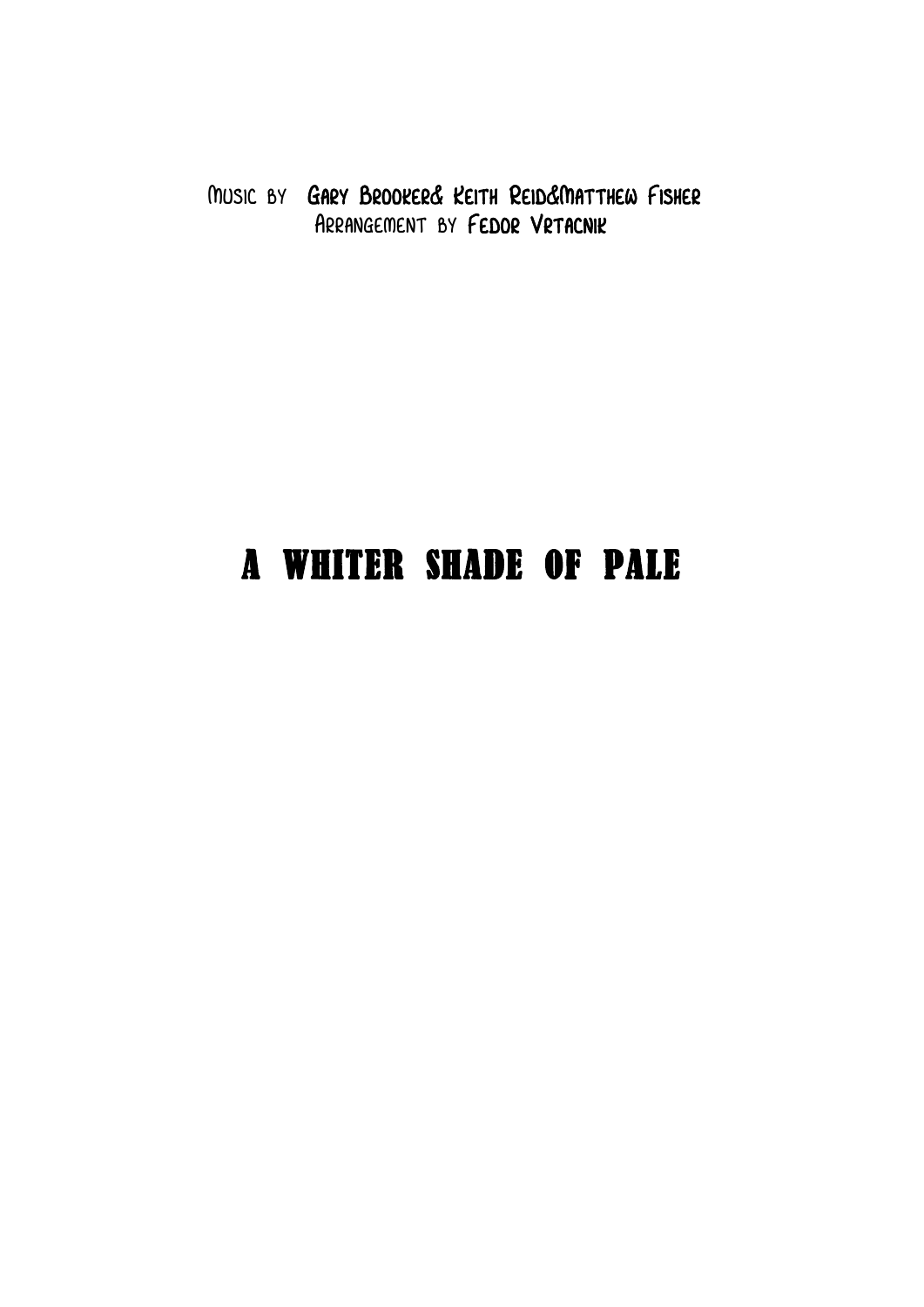Music by Gary Brooker& Keith Reid&Matthew Fisher Arrangement by Fedor Vrtacnik